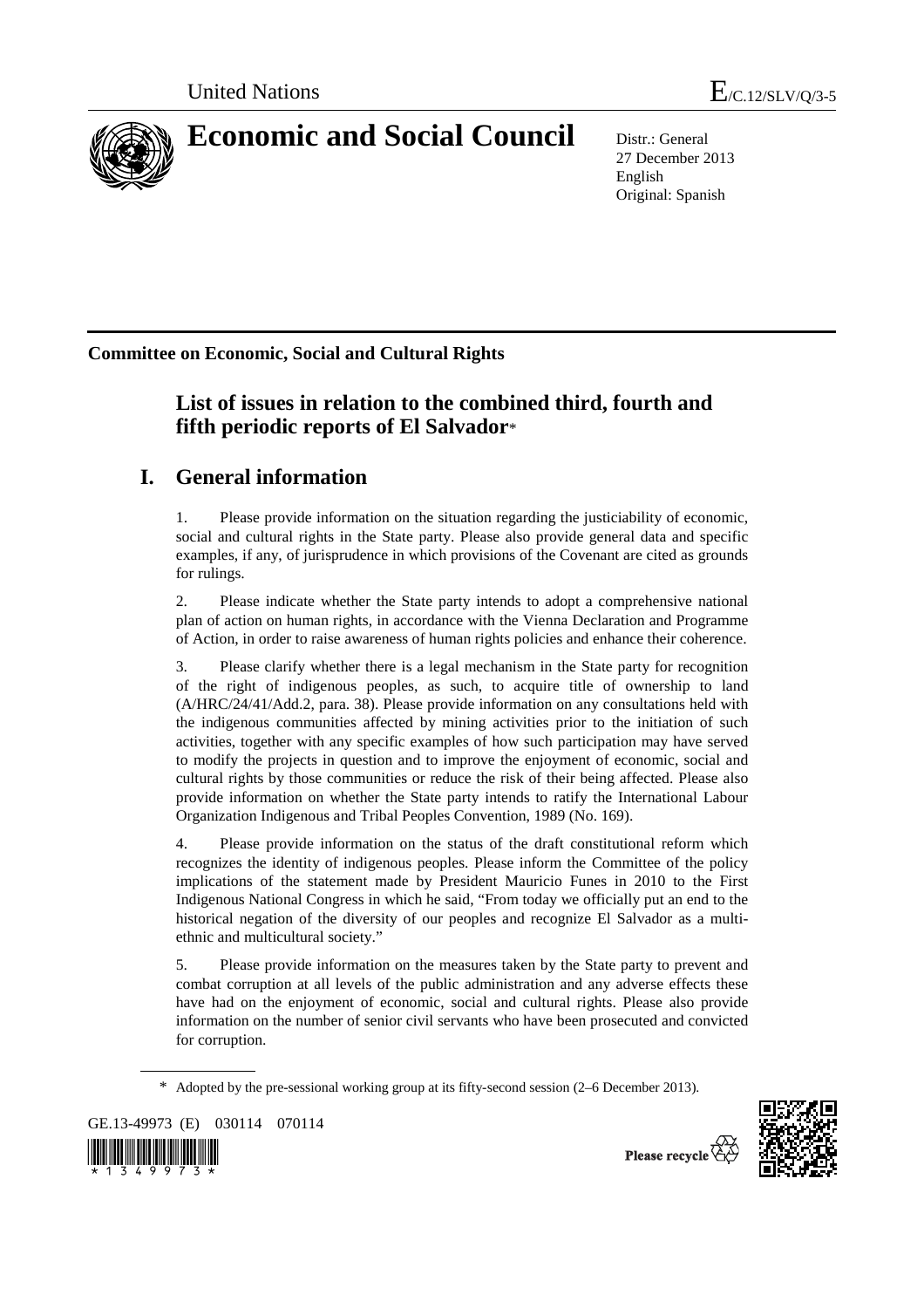## **II. Issues relating to the general provisions of the Covenant (arts. 1 to 5)**

## **Article 2, paragraph 1. Obligation to take steps to the maximum of available resources**

6. Please provide information on the austerity plan and its impact on the enjoyment of economic, social and cultural rights, taking into account the recommendations on austerity measures set out in the letter of 16 May 2012, addressed to the States parties to the Covenant by the Chairperson of the Committee.

## **Article 2, paragraph 2. Non-discrimination**

7. Please provide information on the results of the implementation of the "regulations to prevent all forms of discrimination in the civil service based on sexual identity or orientation" (report, para. 30) in the exercise of economic, social and cultural rights. Please also provide information on the impact of the steps taken, particularly in terms of affirmative action, to combat discrimination against persons with disabilities in the exercise of their economic, social and cultural rights.

#### **Article 3. Equal rights for men and women**

8. Indicate what action is being taken to correct and eliminate negative attitudes and entrenched stereotypes in the area of discrimination against women. Please include information on steps taken to rectify the differences in wages between women and men and occupational segregation, both horizontal and vertical. Please attach statistical information. Please also indicate what specific measures, including training programmes in particular, have been taken by the State party to increase the representation of women in political life and in public decision-making positions. Please also attach statistical information.

## **III. Issues relating to specific provisions of the Covenant (arts. 6 to 15)**

#### **Article 6. Right to work**

9. What measures have been taken to address the alarming number of jobs in the informal sector, as recommended by the Committee in its previous concluding observations (E/C.12/SLV/CO/2, para. 29)? Please provide updated information on the rates of unemployment and underemployment, broken down by age, sex and vulnerable groups.

#### **Article 7. Right to just and favourable conditions of work**

10. Please provide detailed, updated information, including statistics broken down by age and sex, on domestic workers in the State party, and in particular on the legal rules governing domestic work. Please also indicate whether domestic workers enjoy the same rights as other workers, such as maximum length of the working day, rest days and minimum wage, and protection from harassment and abuse. Please also provide information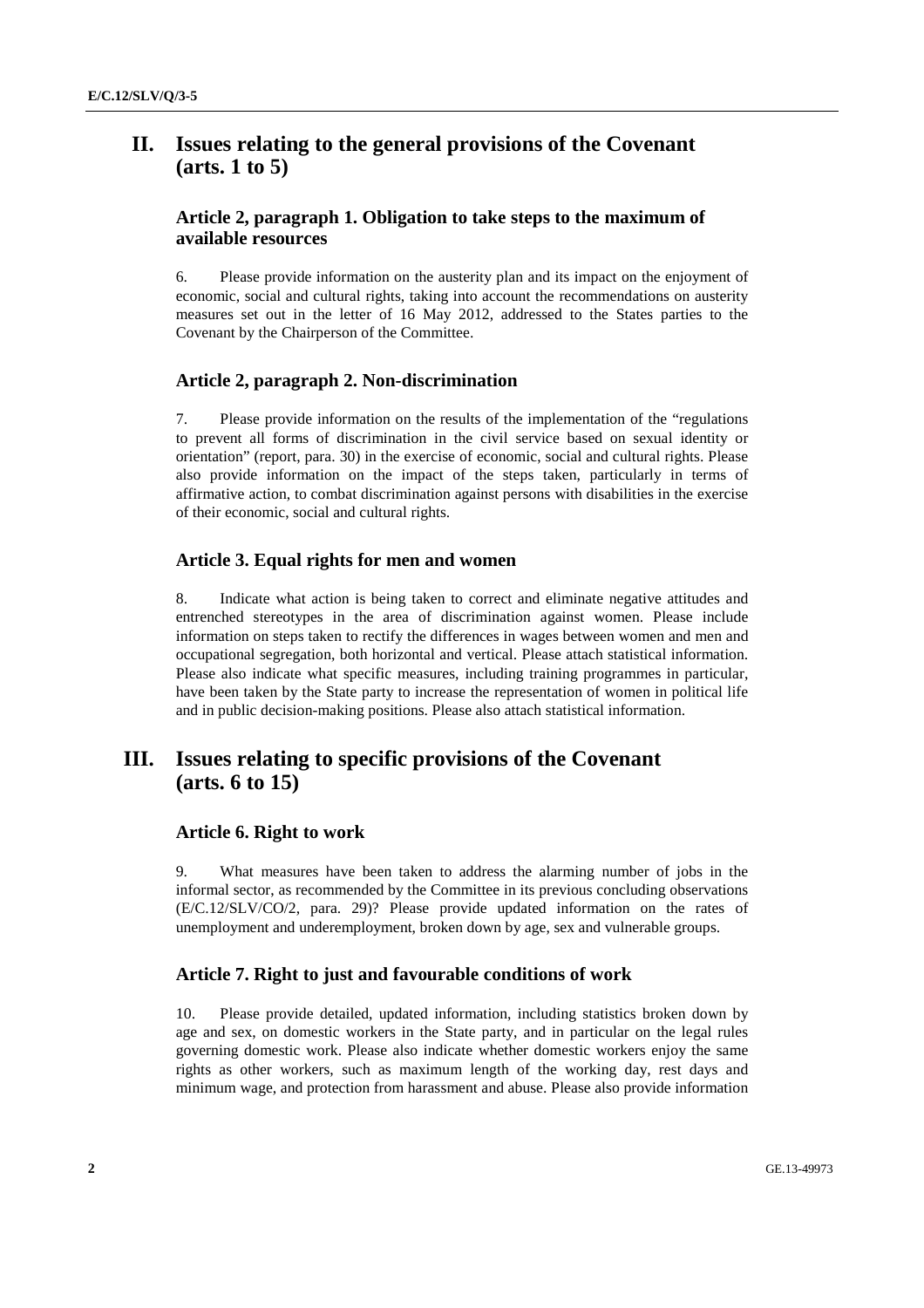on oversight mechanisms and the frequency of labour inspections in this sector. Indicate what measures have been taken to improve the situation.

11. Please provide information on the situation of migrant workers and persons with disabilities in the labour market.

12. Please indicate the mechanisms used by the State party to adjust the minimum wages in order to guarantee a decent livelihood for workers and their families. Please comment on the disparities between the minimum wages for the various sectors of economic activity.

13. Please provide information to the Committee on the steps taken to combat and prevent sexual harassment in the workplace and to improve access for victims to the courts and to means of reparation.

## **Article 8. Trade union rights**

14. Please provide information on progress made in revising the legislation on the right to strike and the right to organize (report, paras. 153 and 160), with a view to bringing national legislation into line with the Covenant. Please also provide detailed and disaggregated statistical data on the number of strikes that have been declared illegal by the courts in the State party (report, para. 163). Please comment on the information received by the Committee to the effect that the State party does not safeguard trade union rights in the private sector or afford protection against dismissal from trade union executive boards protected by union law.

## **Article 9. Right to social security**

15. Please provide detailed information on the effective mechanisms guaranteed by the State party's social security system to enable pensioners and their families to enjoy a decent standard of living (E/C.12/SLV/CO/2, para. 34). Please also provide information on social assistance programmes for poor families headed by single mothers, widows, older persons, persons employed in the informal economy, persons with HIV/AIDS or persons with disabilities.

16. Please give an account of recent advances and indicate when the State party plans to finalize the reforms needed to guarantee that social coverage extends to agricultural and domestic workers and persons who have not been covered, as previously recommended by the Committee (E/C.12/SLV/CO/2, para. 33).

#### **Article 10. Protection of the family, mothers and children**

17. Please provide information, including statistical data, on the impact of the measures taken to combat child labour, particularly work in hazardous conditions. Please also provide information on the strategies set out in the road map and the direct action programmes for the elimination of child labour (report, paras. 221 to 226). Please also state how many people have been convicted for the economic exploitation of children in the last five years.

18. Please provide disaggregated data on victims of trafficking, persons convicted in criminal courts and the protection mechanisms available to victims. Please also specify the resources allocated to prevent, investigate and punish trafficking in human beings.

19. Please provide full statistical information on the situation regarding violence against women in the State party, including domestic violence and the phenomenon known as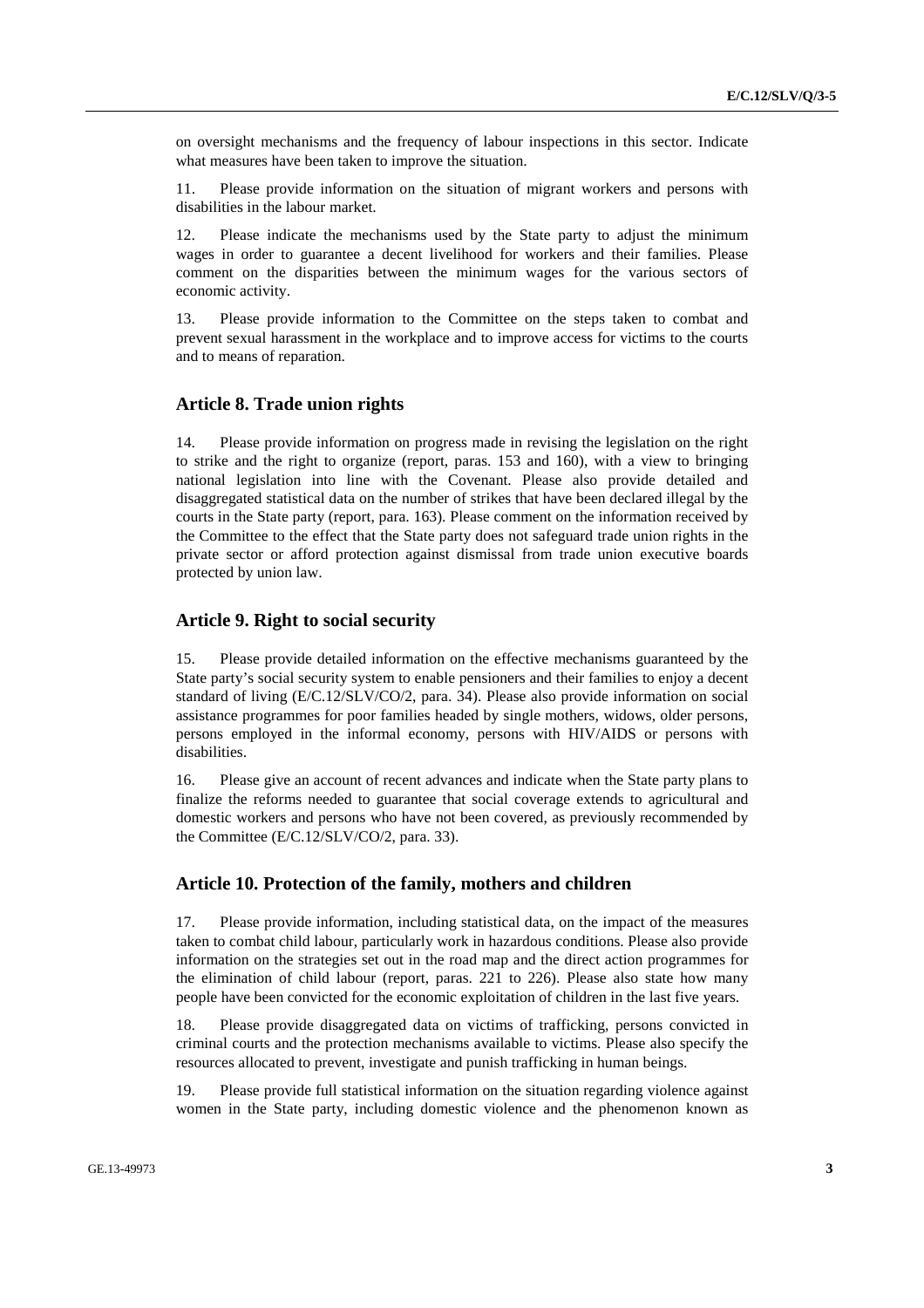femicide. What measures have been taken to raise public awareness of the problem of domestic violence?

20. Please provide information on street children (disaggregated by age and sex), and specific and detailed information on the measures taken to prevent children from turning to street life and to protect them from economic and social exploitation.

21. Please provide information on the situation of economic, social and cultural rights for the prison population and the problem of prison overcrowding.

## **Article 11. Right to an adequate standard of living**

22. Please describe the results of the programmes and strategies implemented to combat poverty.

23. Please comment on the figures provided by the United Nations Millennium Development Goals programme according to which malnutrition in the country increased from 8.8 per cent in 1998 to 12.3 per cent in 2011. Please provide information on measures to give full effect to the reform of the Constitution of El Salvador which includes the right to food and water as fundamental rights.

24. Please indicate what practical steps have been taken by the State party to address the problems of scarcity of social housing units for low-income, disadvantaged and marginalized individuals and groups. Please also outline the steps taken by the State party to prevent forced evictions, and provide outcome statistics, taking into account the Committee's general comment No. 7 on the right to adequate housing (article 11, paragraph 1, of the Covenant): forced evictions.

#### **Article 12. Right to physical and mental health**

25. Please provide detailed information on the measures taken by the State party to guarantee access to health services for domestic workers and informal sector workers. Please also state what mechanism is in place to sustainably finance the health system, based on the principles of equity and accessibility – described by the State party as central strategy themes of its National Health Policy (report, para. 425).

26. Please provide information on the high rate of illegal abortions and its causes, and also the strict criminalization of abortion. Please also provide updated statistics on maternal mortality and the steps taken by the State party to address the issue, particularly in rural and remote areas.

27. Please provide information on the social protection, health and judicial measures in relation to persons with disabilities who are detained in psychiatric facilities. Please also provide details on the practice of forced sterilization of women with disabilities.

28. Please provide information on the sexual and reproductive education programmes implemented by the State party, in particular the plan "Building Hope. Strategies and Recommendations for Health 2009–2014" (report, para. 410). Please provide information on the steps taken to address the high rate of teenage pregnancies.

#### **Articles 13 and 14. Right to education**

29. Please provide additional information on the steps taken by the State party to reduce the dropout rate, particularly in secondary schools and among girls, and their impact. Please